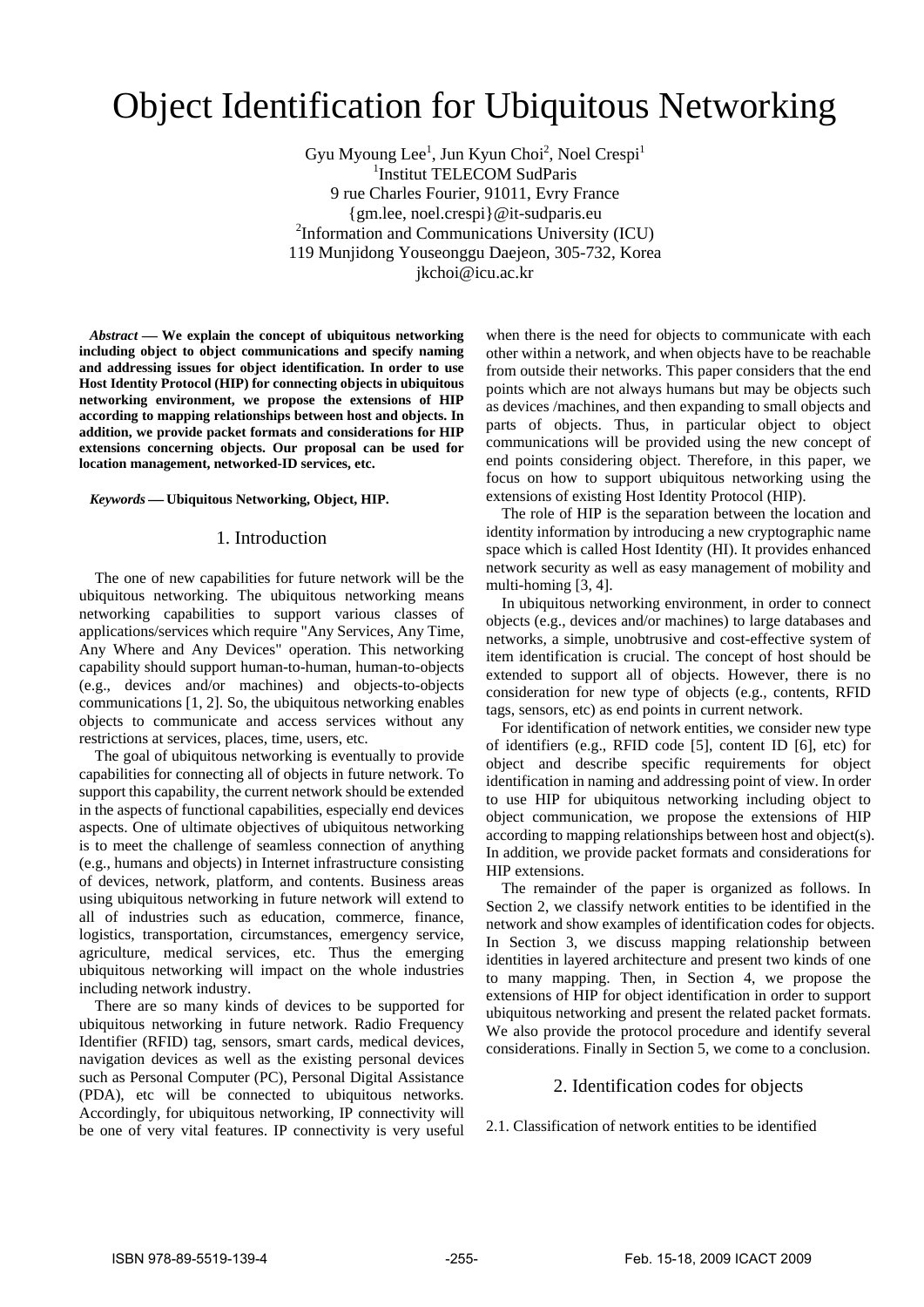The following are several network entities to be identified in the network. These network entities have a layered architecture and are used for naming, addressing and routing.

- Services (i.e., information related to applications/ services)
- End points (i.e., global unique identifier)
- Location (i.e., IP address)
- Path (i.e., routing)

In particular, for object to object communications, information for several kinds of object on top of end points should be identified in the network.

## 2.2. Identification codes

Identification of all objects for providing end-to-end connectivity in ubiquitous networking environment is crucial. Identifier is capable of identifying all objects and facilitates objects-to-objects communications. In particular, the globally unique identifier enables a lot of applications including item tracking, access control, and protection, etc [7].

There are many kinds of identifiers such as E.164 number code, Extended Unique Identifier (EUI)-64, Media Access Control (MAC) address, Uniform Resource Identifier (URI)/ Uniform Resource Locator (URL), etc.

These identification codes can be classified as follows.

- Service IDs
	- Object ID: the identifier for identifying a physical entity which is attached in the network at application layer. (e.g., RFID, content ID, etc)
	- Others: the logical number or the identifier which is required for service provision. (e.g., telephone number, URL/URI, etc)
- Communication IDs: the physical identifier or the logical identifier for IP connectivity in the network in order to provide communication capabilities. (e.g., session/ protocol ID, IP address, MAC address, etc)

## 2.3. Examples of object ID

Here we introduce Electronic Product Code (EPC) for RFID/sensor and content ID as examples of object ID which is used for identification in the network.

 An EPC is very important in ubiquitous networking environment. The EPC is simply a number assigned to an RFID tag representative of an actual electronic product code. Their value is that they have been carefully characterized and categorized to embed certain meanings within their structure. Each number is encoded with a header, identifying the particular EPC version used for coding the entire EPC number. An EPC manager number is defined, allowing individual companies or organizations to be uniquely identified; an object class number is present, identifying objects used within this organization, such as product types. Finally, a serial number is characterized, allowing the unique identification of each individual object tagged by the organization [5].

The content ID is a unique identifier that can specify and distinguish any kind of digital content that is distributed. As a unique code attached to a content object, the content ID serves well enough as an identifier, but actually it is much more than just that. It is also the key to a complete set of attribute information about a content object stored as metadata including the nature of the contents, rights-related information, information about distribution, and more. The content ID provides the key enabling metadata to be uniquely associated with a particular digital object [6].

# 3. Naming and addressing using object identification

# 3.1. Layered architecture for naming and addressing

The vertical layered architecture of naming and addressing requires specific processing capabilities at each layer. Each user/object in service layer identifies by identity like name with a set of attributes of an entity. An attribute can be thought of as metadata that belongs to a specific entity in a specific context, some of which could to be highly private or sensitive. The identity should be associated with service IDs (RFID, content ID, telephone number, URI/URL, etc) through identification and authorization.

As shown in Figure 1, each service ID should be associated with communication IDs (session/protocol ID, IP address, MAC address, etc) through identity processing such as mapping/binding [8].



The architecture in Figure 2 has the following relationship

at each layer [9]. An application is an entity that is either an instance of a specific application service or a specific data object. The identity of the object persists over time and is not tied to the end system hosting the service or data.

An end point (e.g., host entity) resides in a node in a network. Hosts may be part of multiple networks at the same time. The identity of the host entity is independent of its current location(s) in the network. The host's locations are determined by the locators of the points of network attachment which it attaches to with specific communication interfaces. Host entities attach to the network at points of network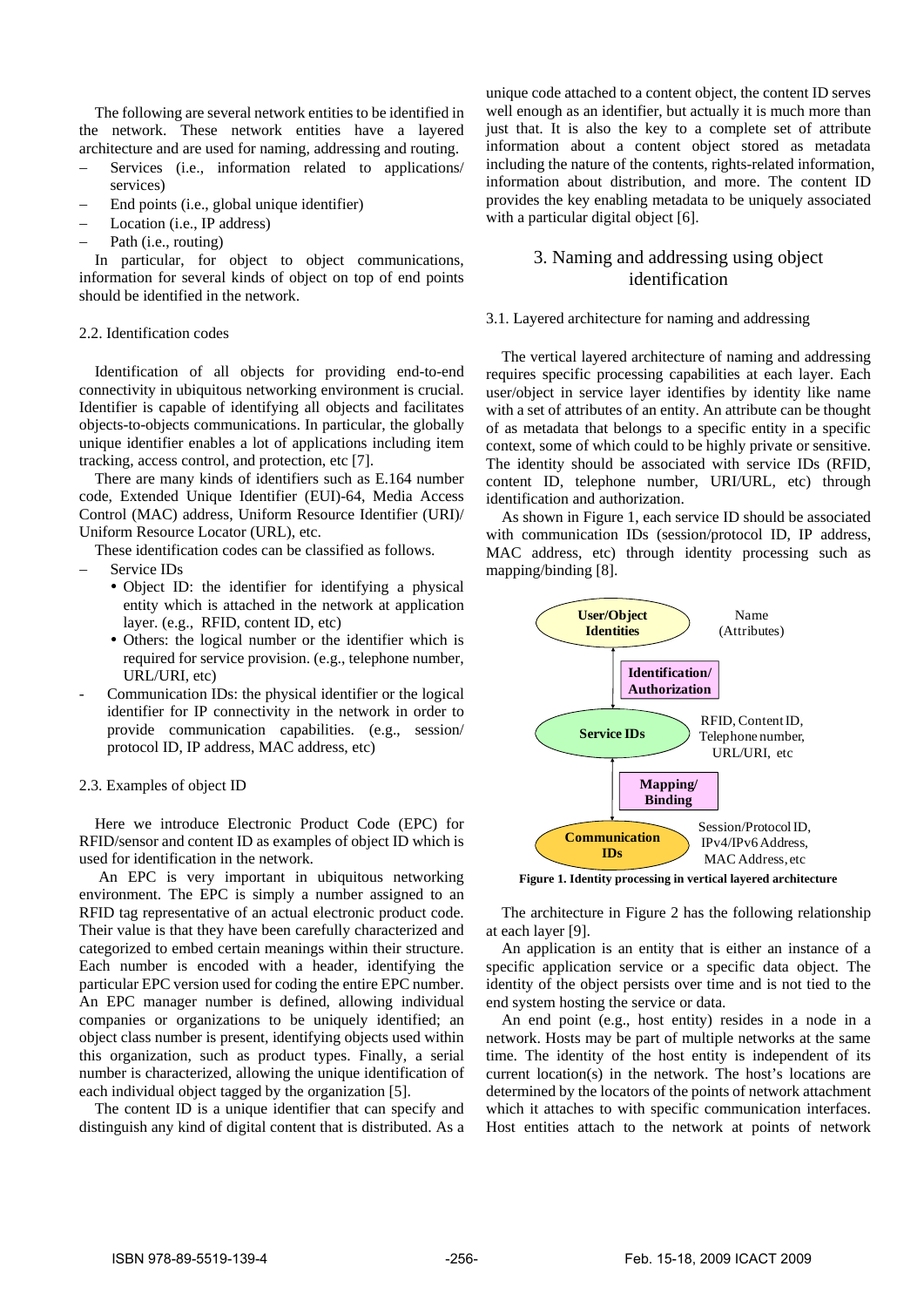attachment, which also define generic locations in the network topology.

A Location is identified with some sort of network address or locator. These locators often depend on the network topology and technology used.

A Path represents a physical route between physical devices (e.g., network attachments)

There are two connectivity abstractions. A bearer, the upper-level connectivity abstraction, connects two points of application attachment with one another. A flow, the lower-level connectivity abstraction, runs between two points of network attachment.



**Figure 2. Layered mapping architecture between identities** 

One purpose of defining a layered architecture is to provide mappings/bindings between entities at different levels. With mappings/bindings, identities of entities become location independent. We can provide different types of mobility, such as for nodes and services.

An ID resolution server such as Domain Name System (DNS) can provide a function to translate the identifier of object into service/communication ID to access networking services provided by database/application servers.

How to map/bind IP address (i.e., communications IDs) with other identifiers (i.e., service IDs) for providing end-to-end IP connectivity is challenging issue.

Additionally, the following features should be provided using naming and addressing capability through object identification.

- Protection of object (including rights management)
- Connecting to anything using object identification
- Service and location discovery

Therefore, based on mapping relationships, we propose an identity protocol for objects, i.e., HIP extensions, in order to perform mapping/binding capability and support the features required in communications between objects.

## 3.2. Mapping relationships for object identification

For object identification, we can consider the following relationships between host and object(s):

First, in case of a host is equal to an object, there is one to one mapping relationship between host and object. Most of information devices such as PC, etc are included in this case.

For example, if you use a telephone device, the device as a host can be allocated a telephone number as service ID and be treated the same object.

Second, in case of a host is not equal to an object, there is one to many mapping relationship between host and object(s). Content server, RFID tags/Reader, etc are included in this case. We can consider two kinds of one to many mapping as follows:

**Direct mapping** (Figure 3 (a))

An object at application layer is directly reachable to host entity at network attachment point which IP is terminated. An object is located on top of TCP/IP protocol stack. For example, host including objects such as content server, a host includes many objects and these objects should be identified using content ID, etc.

#### - **Indirect mapping** (Figure 3 (b))

An object at application layer is remotely reachable through non-IP interface to host entity at network attachment point which IP is terminated. An object is located outside of physical network attachment which IP is terminated. For example, host with remote objects such as RFID tags, a host has many remote objects and these objects should be identified using RFID code, etc. In this case, each object might be non IP.

Indirection mapping can additionally support advanced mobility schemes, such as moving objects, and explicitly control middleboxes. Indirection means that the name of an entity does not bind an ID at the lower layer within the same node, but sideways to another location where an intermediary takes care of forwarding the communication to the entity's actual location. A simple application of this mechanism enables servers to operate behind a gateway without explicit configuration.



**Figure 3. Mapping between host and object(s)**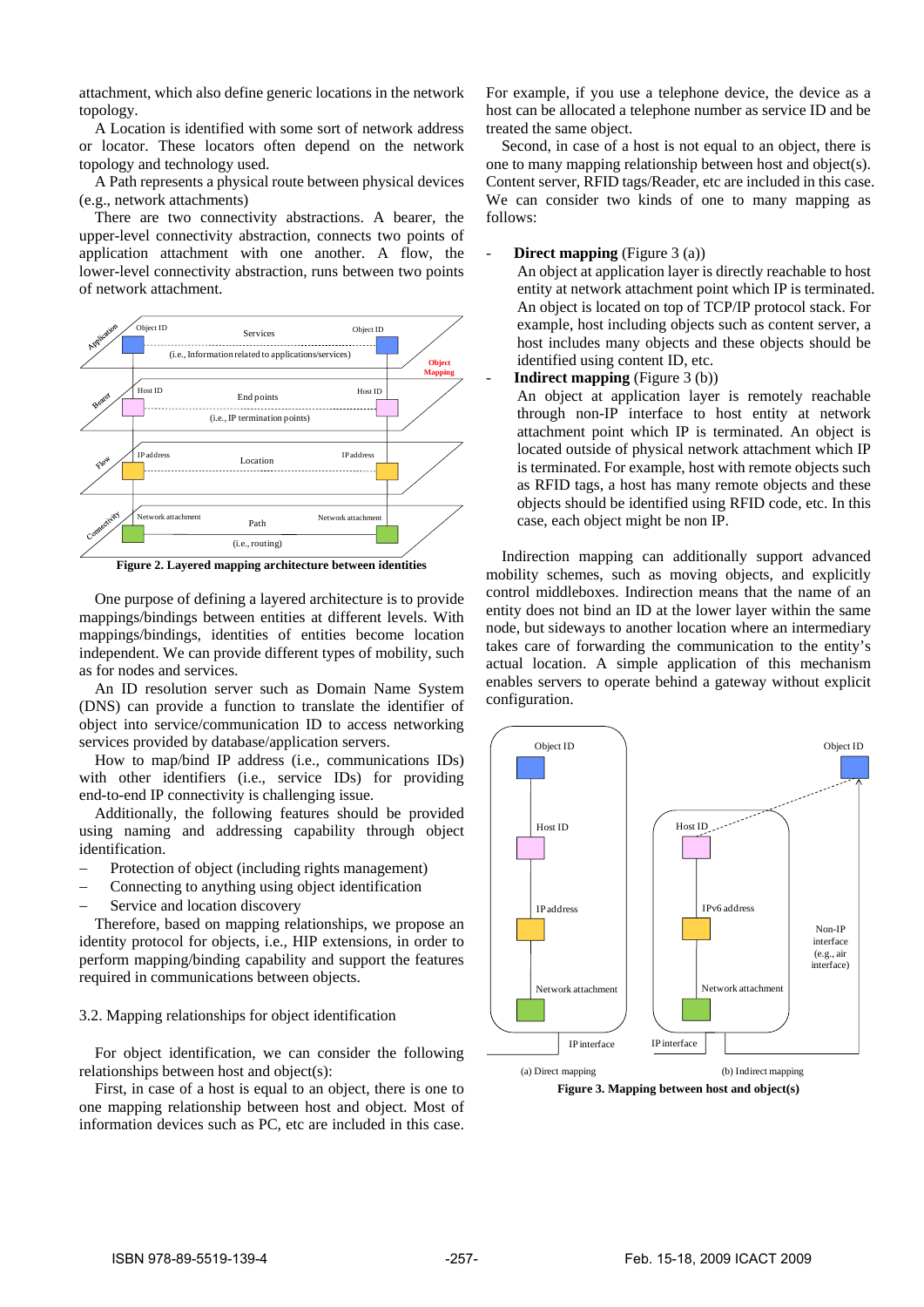The proposed address and identifier mapping structure between different layers has the following advantages.

- Perform routing using network prefix information and identification code using service Ids together
- Provide the connectivity to end device without additional equipment such as Network Address Translator (NAT)
- Scalability with new name space on top of network layer for supporting objects-to-objects communications
- Security support using HIP hash function, etc

# 4. HIP extensions for object identification

# 4.1. HIP extensions

In order to support ubiquitous networking, we propose object identification using HIP extensions. According to the mapping relationships as shown in Figure 3, we extend the current HIP for objects as follow:

## - **Case #1: Objects in a host (direct mapping)**

In case of Figure 3 (a), several object identifiers as well as host identity should be delivered to each host for mapping information between host identity and object identities. In order to deliver object information, we propose to newly define a new  $TLV^1$ , i.e., Object\_ID (see Section 4.2.).

# - **Case #2: Remote objects (indirect mapping)**  In case of Figure 3 (b), Object Identity (OI) information instead of host identity should be delivered to each host for mapping information between IP address and object identities. Thus, we propose to newly specify Object Identity Tag (OIT) in HIP message. Each OIT typically identifies a service and can also identify end point.

# 4.2. Packet formats

To support the previous extended architecture for object, the current HIP packet formats should be extended as follows:



The information for object should be included HIP header according to specific cases as shown in Figure 3.

Object ID (newly defined from HOST ID of HIP)

j.

|                                                                                             | G                                                                                                                                                                                                                       |                                                        |                            |         |
|---------------------------------------------------------------------------------------------|-------------------------------------------------------------------------------------------------------------------------------------------------------------------------------------------------------------------------|--------------------------------------------------------|----------------------------|---------|
| Type                                                                                        |                                                                                                                                                                                                                         |                                                        | Length                     |         |
|                                                                                             | OI Length                                                                                                                                                                                                               | $DI$ -type<br>$+ - + - + - +$                          | DI Length<br>-+-+-+-+-+-+- |         |
| Object Identity                                                                             |                                                                                                                                                                                                                         |                                                        |                            |         |
|                                                                                             |                                                                                                                                                                                                                         | to the contribution of the con-<br>---------------     | Domain Identifier          | Padding |
| Type<br>Length<br>OI Length<br>DI-type<br>DI Length<br>Object Identity<br>Domain Identifier | to be defined (TBD)<br>length in octets, excluding Type, Length, and Padding<br>length of the Object Identity in octets<br>type of the following Domain Identifier field<br>length of the $FQDN^2$ or $NAI^3$ in octets | actual Object Identity<br>the identifier of the sender |                            |         |

The object identity is generated from Service IDs defined for specific applications/services. The detailed algorithms and formats follow the concept of the existing HIP specified in [4]. Other packet formats are subject to change according to HIP. In the proposed extensions of HIP, we need to find the solution for security association with object identity.

For security association, there is an alternative to keep the existing HOST\_ID and add new Domain Identifier type for the object ID [10]. In this case, we can use the existing HIP for security association. For this method, we need further discussion.

# 4.3. Protocol procedure for connecting objects

We illustrate the basic protocol procedure of sending a data packet to an object and mappings/bindings that are involved as shown in Figure 4:

- Find a node on which the required object resides. This requires finding object and end point through object ID registration. Name resolution using DNS is optionally required.
- Find a network attachment point to which the node is connected. This requires finding location. For this, a client gets binding information of object ID and IP address.
- Find a path from the client to object(s). The client can directly connect to object(s) using routing.



**Figure 4. Protocol procedure for connecting objects** 

-<sup>2</sup> FQDN: Fully Qualified Domain Name

3 NAI: Network Access Identifier

<sup>&</sup>lt;sup>1</sup> TLV: Type, Length, Value